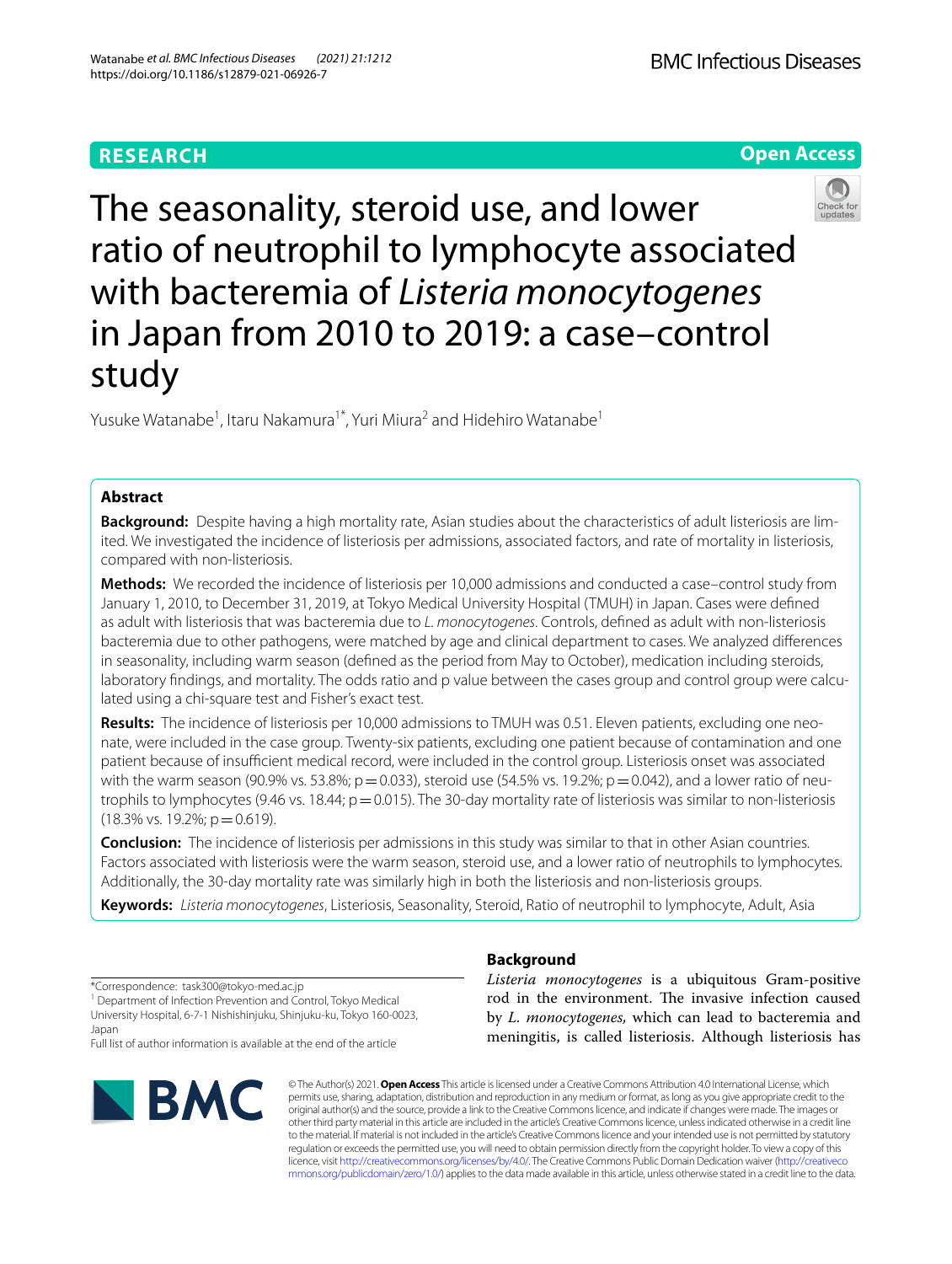generally been recognized as a foodborne infection that develops outside the hospital, foodborne listeriosis acquired in a hospital has also been reported  $[1-3]$  $[1-3]$  $[1-3]$ . Several outbreaks attributable to a variety of foods have been reported in Italy, the United Kingdom, Denmark, and the United States over the past few decades [[4–](#page-6-2)[8](#page-6-3)]. Although the incidence per 100,000 people as a foodborne illness is lower than that of other pathogens like *Campylobacter* sp., *Salmonella* sp., and *Shigella* sp., rates of hospitalization and death due to listeriosis are high in the United States [\[9](#page-6-4)[–12](#page-6-5)]. In Europe, listeriosis with high case-fatality is one of the most serious foodborne diseases [[13\]](#page-6-6). Comparably, two studies of listeriosis from China also suggested that high mortality rates exist among adults [\[14](#page-6-7), [15\]](#page-6-8). However, adequately researched studies of listeriosis in Asian populations are more limited than those from Western countries, due in part to underreporting [\[16](#page-7-0)]. We therefore endeavored to investigate the incidence of listeriosis per admissions, associated factors, and mortality in listeriosis, compared with non-listeriosis in Japanese hospitalized patients.

### **Methods**

Tokyo Medical University Hospital (TMUH) is a 1015 bed university tertiary hospital located in Tokyo, Japan. We conducted a case–control study of adults with listeriosis, defned as bacteremia of *L. monocytogenes,* or nonlisteriosis, defned as bacteremia due to other pathogens, infection from January 1, 2010, to December 31, 2019, at TMUH. The study population included all hospitalized patients. Cases were defned as patients with listeriosis. Controls were patients with non-listeriosis and were selected according to age and clinical department of treatment to match each case of listeriosis. Exclusion criteria were patients under the age of 18 years, contamination confrmed by infectious disease doctors in TMUH based on the presence of coagulase-negative *Staphylococci*, *Bacillus* sp., or *Corynebacterium* sp. in blood culture bottles without clinically sufficient evidence, refusal of participation in the study, and insufficient medical records (e.g., those with no records of underlying disease, treatment and/or outcome). We defned community-associated listeriosis as listeriosis occurring before hospital admission. In the case of listeriosis occurring after admission, the number of days of hospitalization from admission to bacteremia was noted. We examined the incidence of listeriosis per 10,000 admissions for observation. Diferences in the clinical characteristics were analyzed; these characteristics comprised of sex, aged $\geq$  70 years, seasonality, underlying conditions [including diabetes, chronic kidney disease (CKD), cirrhosis, solid tumor, autoimmune diseases, lung disease, active gastrointestinal disease, coronary artery disease,

hypertension, arrhythmia, intravascular device, chronic heart failure, and pregnancy], symptoms of infection, community-associated bacteremia or the number of days of hospitalization from admission to bacteremia, use of immunosuppressant including steroids, methotrexate (MTX) and adalimumab use, acid inhibitor use, oral iron, blood count including the ratio of neutrophils to lymphocytes, laboratory fndings, antibiotics use, and mortality.

Blood cultures were performed using the BACTEC FX system (Becton, Dickinson, and Co., Franklin Lakes, NJ, USA), and strains were identifed with the MicroScan WalkAway 96 (Beckman Coulter Inc., Brea, CA, USA) and microfex LT/SH (MALDI Biotyper; Bruker Corporation, Billerica, MA, USA) systems. The entry of causative microorganisms was identifed by infectious disease doctors. The warm season was defined as the period from May to October, and the cold season was defned as the period from November to April after collecting the dates of onset month.

Statistical analysis was performed using the Statistical Package for the Social Sciences for Windows, version 26 (IBM Corporation, Armonk, NY, USA). The test of normality was performed using the Shapiro–Wilk test. Group comparisons were performed using two-sample *t*-tests and Welch's test for normally distributed continuous variables and the Mann–Whitney *U* test for nonnormally distributed continuous variables. Diferences in proportions between the case group and the control group (e.g., the odds ratio and the p value) were calculated and compared using a chi-square test and Fisher's exact test. A signifcance threshold of 0.05 was adopted for all statistical analyses.

This study was approved by the TMUH institutional review board (approval no. T2020-0379); after obtaining this approval, we disclosed this study to patients via the TMUH homepage and provided the option to refuse participation in this study.

### **Results**

There were a total of 236,689 admissions over 10 years to TMUH. Listeriosis was confrmed in 12 patients, including 11 adults. The incidence of listeriosis was 0.51 per 10,000 admissions to TMUH.

One neonate was excluded from the case group since this study focused only on adults. Therefore, 11 adults with listeriosis were selected for inclusion in the case group. Two patients were excluded from the control group after initially matching to the case group in age and clinical department of treatment; one patient was identifed as a contamination case and the other patient had insufficient information in their medical history. Thus, 26 patients were identified for inclusion in the control group.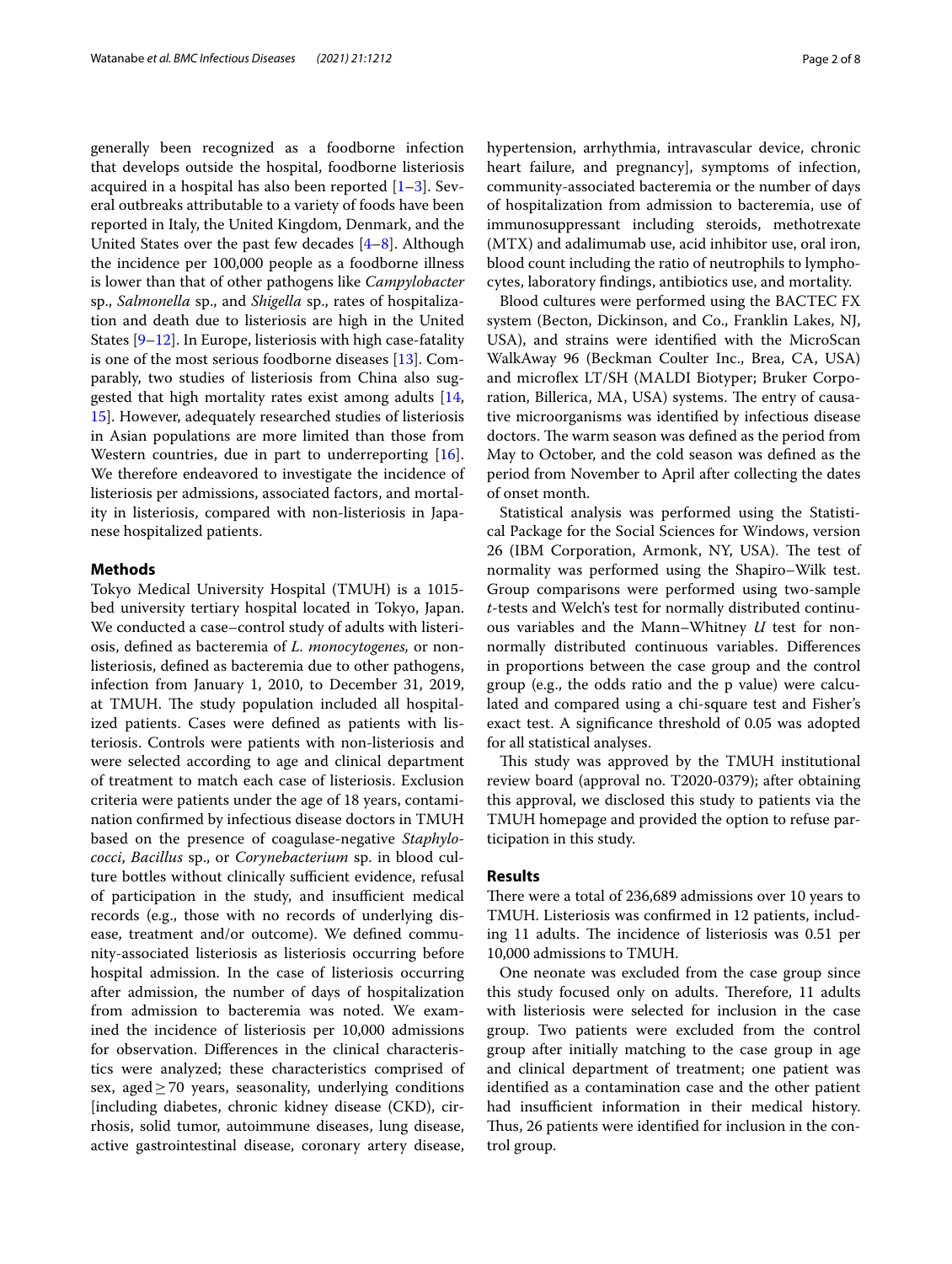The clinical characteristics of the case group are shown in Table [1](#page-3-0). Underlying diseases in the listeriosis group included chronic kidney disease (CKD)  $(n=3)$ , autoimmune disease  $(n=3)$ , solid tumor  $(n=3)$ , hematologic malignancy ( $n=3$ ), intravascular device ( $n=3$ ), diabetes  $(n=2)$ , hepatitis C  $(n=2)$ , and cirrhosis  $(n=1)$ . In the non-listeriosis group, 15 patients had hypertension, 12 had coronary artery disease, 7 had diabetes, and 7 had CKD. In the listeriosis group, 4 patients were treated with only steroids, 2 patients were treated with both steroids and methotrexate, and 1 patient was treated with adalimumab. Although 5 patients were taking steroids in the non-listeriosis group, none were treated with MTX or a biological drug such as adalimumab. Two cases presented with complicated central nervous system infections, including one with meningitis and one with a brain abscess, in the listeriosis group. One patient in the nonlisteriosis group developed psoas abscess as a complication of bacteremia. The involved clinical departments consisted of the departments of neurosurgery, neurology, cardiology, nephrology, respiratory medicine, urology, and rheumatology.

The distribution of onset month among the 11 listeriosis cases is shown in Fig.  $1$  and, notably,  $10$  cases of listeriosis had developed during the warm season. Cephalosporins, to which *L. monocytogenes* is inherently resistant, were administered in fve cases as initial empiric therapy; one case without initial empiric therapy progressed to meningitis and 2 of the 5 cases died. The 30-day mortality rate in the listeriosis group was 18.2%.

The causative microorganisms in the control group were *Staphylococcus aureus* (29.6%), *Escherichia coli* (18.5%), *Klebsiella pneumoniae* (11.1%), *Enterococcus faecalis* (11.1%), coagulase-negative *Staphylococci* (11.1%), extended-spectrum β-lactamase-producing *Enterobacteriaceae* (11.1%), *Pseudomonas aeruginosa* (3.7%), *Enterobacter aerogenes* (3.7%), *Serratia marcescens* (3.7%), and group B streptococci (3.7%).

The case group and control group were compared to calculate the odds ratios and p-value of clinical charac-teristics (Table [2\)](#page-5-0). The onset of the listeriosis group was statistically signifcantly more frequent in the warm season than in the cold season when compared with the non-listeriosis group  $(90.9\% \text{ vs. } 53.8\%; \text{ p} = 0.033)$ . Underlying diseases did not difer between the groups, but the listeriosis group was taking more steroids (54.5% vs. 19.2%;  $p = 0.042$ ). Although the mean counts of neutrophils and lymphocytes were not diferent between the groups, the ratio of neutrophils to lymphocytes was lower in the listeriosis group than in the non-listeriosis group (9.46 vs. 18.44;  $p=0.015$ ). The entries of bacteremia were less clear in the listeriosis group than the nonlisteriosis group (100.0% vs. 34.6%;  $p < 0.001$ ). The 30-day mortality rate of the listeriosis group was similar to that of the non-listeriosis group (18.3% vs. 19.2%;  $p = 0.619$ ).

## **Discussion**

To our knowledge, this study is the frst case–control study to compare cases of listeriosis and non-listeriosis. In Asia, especially in Japan, studies of characteristics of listeriosis are limited. A nationwide survey conducted between 1980 and 2002 in Japan reported that the incidence of *L. monocytogenes* infection was 0.65 cases per one million people [\[17](#page-7-1)], although the incidence per 10,000 admissions is unclear because listeriosis is not designated as an infectious disease of concern in Japan. Only meningitis of *L. monocytogenes* is under sentinel surveillance in Japan. However, bacteremia of *L. monocytogenes* is not under either sentinel surveillance or notifable disease surveillance. A study from Taiwan in 2015 reported that the incidence of listeriosis is 1.25 per 10,000 admissions [[18](#page-7-2)], while one from Korea in 2018 reported that the incidence of listeriosis was 0.31 per 10,000 admissions [[19\]](#page-7-3). Our incidence of listeriosis is similar to these prior Asian reports.

Angelo et al. reported that the median incubation period of invasive listeriosis was 11 days and the maximum incubation period was 30 days in pregnancy-associated cases [\[20](#page-7-4)]. Goulet et al. reported that the median incubation period of invasive listeriosis was 8 days and the maximum incubation period was 67 days in pregnancy-associated cases  $[21]$  $[21]$ . In this study, we found that 3 cases of listeriosis occurred after hospital admission. The number of days for each case from admission to bacteremia was 8 days, 27 days, and 61 days. Because the third case with prednisolone and methotrexate was a nonpregnancy case and was diagnosed after an unusually long period of 61 days after admission, there was a possibility of hospital-associated listeriosis. The study of the seasonality of listeriosis is lacking and results are variable. One study from Taiwan reported that more than 36.7% of patients acquired invasive listeriosis in the spring [\[18](#page-7-2)], while research from England and Wales reported that summer was the predominant season of listeriosis onset [[22\]](#page-7-6). In Israel, the incidence in non-perinatal women was 64.2% in the hot season (May–October) [\[23](#page-7-7)]. A study from France documented an increase in cases during the summer [[24\]](#page-7-8). Our study also contended that listeriosis occurs more frequently in the warm season. The reason for increased numbers of listeriosis cases in the warm or hot season is unclear, although Vasilev et al. hypothesized that there is a link with the concomitant increase in gastrointestinal infection [\[23\]](#page-7-7). Although *L. monocytogenes* infections were more prevalent during the warmer season in a cold-smoked fsh processing plant in Japan [\[25](#page-7-9)],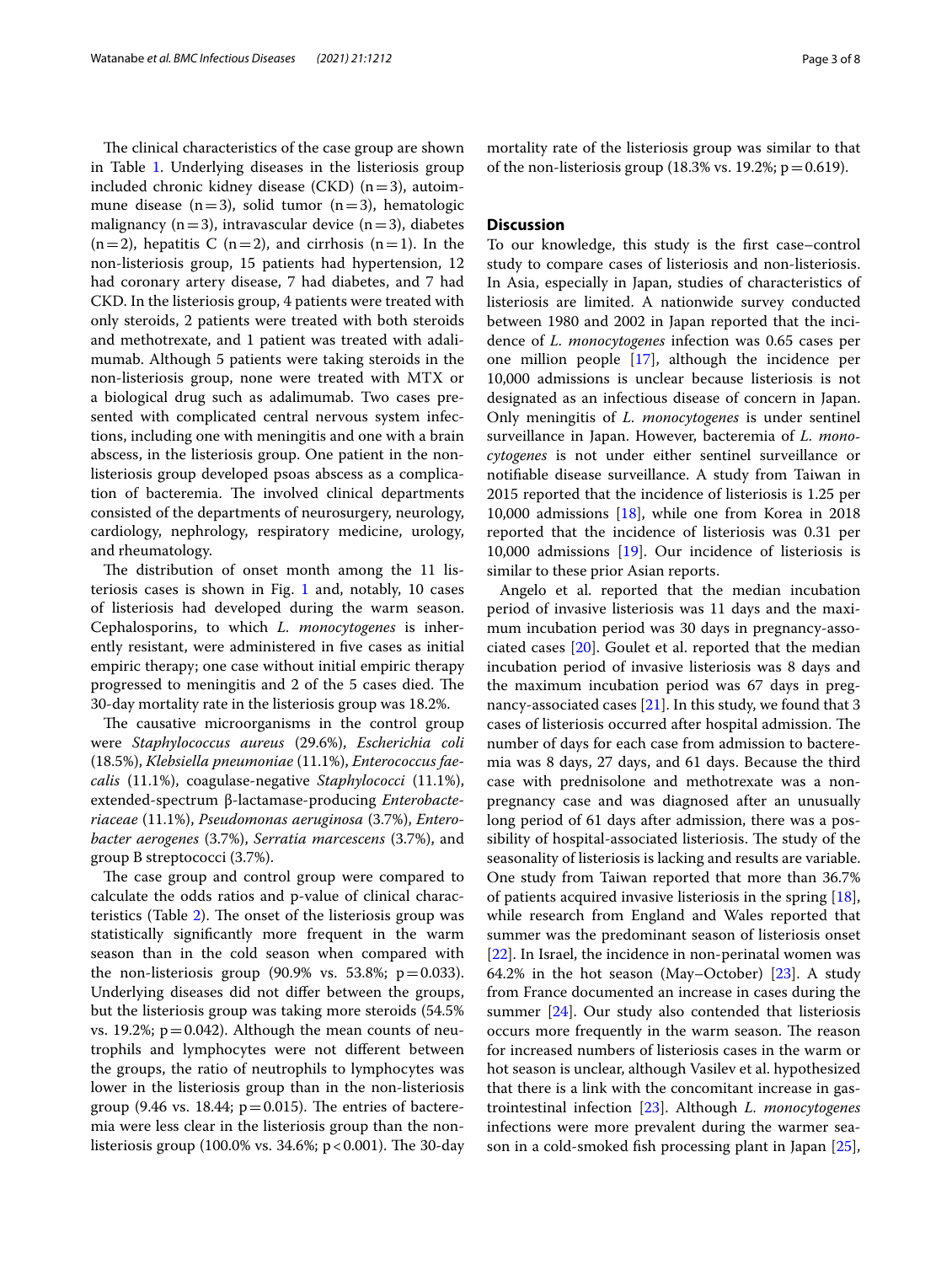|                        | Sex Age (years) Days from | admission to<br>bacteremia | Month     | Underlying disease                                                                                                                                                       | Immunosupressant<br>or biological<br>therapy | Symptoms                                            | $\leq$      | <b>Complication Antibiotics</b> |                                                                                                                                                                                                                   | Outcome |
|------------------------|---------------------------|----------------------------|-----------|--------------------------------------------------------------------------------------------------------------------------------------------------------------------------|----------------------------------------------|-----------------------------------------------------|-------------|---------------------------------|-------------------------------------------------------------------------------------------------------------------------------------------------------------------------------------------------------------------|---------|
| Σ                      | ŕ                         | $\infty$                   | July      | Cirrhosis due to hepa-<br>titis C, brain tumor,<br>diabetes                                                                                                              | Bethamethasone                               | Fever, consciousness<br>disturbance                 | 11,025/831  | None                            | None                                                                                                                                                                                                              | Death   |
| $\mathsf{L}\mathsf{L}$ | 72                        | $\mathcal{L}$              | October   | Rheumatoid arthritis,<br>sjogren syndrome,<br>hepatitis C                                                                                                                | Prednisolone, Metho-<br>trexate              | Fever, headache, joint <400/<400 None<br>pain       |             |                                 | $ABPC/SBT \rightarrow ABPC$                                                                                                                                                                                       | Lived   |
| $\leq$                 | $\mathcal{Q}$             | $\mathcal{L}$              | March     | Febrile neutropenia,<br>prostate cancer                                                                                                                                  | Hydrocortisone                               | Fever, diarrhea                                     | 6868/754    | None                            | UANY 1 UABY 1 NALU                                                                                                                                                                                                | Lived   |
| Σ                      | $\approx$                 | $\mathcal{L}$              | June      | Diabetes, giant cell<br>arteritis                                                                                                                                        | Prednisolone                                 | Fever, dizziness                                    | 9334/535    | Meningitis                      | $CIRX+VCM \rightarrow ABPC$                                                                                                                                                                                       | Death   |
| $\leq$                 | 77                        | $\mathcal{L}$              | June      | due to nephrotic<br>syndrome, amyloi-<br>dosis, total gastric<br>resection<br>CKD                                                                                        | Prednisolone                                 | Fever                                               | 14,789/753  | None                            | TMP                                                                                                                                                                                                               | Lived   |
| $\leq$                 | $\approx$                 | 27                         | VeW       | Rectal ulcer, SSS on<br>pacemaker                                                                                                                                        | None                                         | Fever, bloody stool                                 | 7039/848    | None                            | $LVFX \rightarrow ABPC$                                                                                                                                                                                           | Lived   |
| Σ                      | $88$                      | $\mathcal{L}$              | July      | CKD, aortic stent graft,<br>valve replacement,<br>atrophic gastritis,                                                                                                    | None                                         | Fever, diarrhea                                     | 3901/795    | None                            | $CTRX \rightarrow ABPC$                                                                                                                                                                                           | Lived   |
| Σ                      | 63                        | $\mathcal{L}$              | June      | alysis, renal cancer,<br>CKD on hemodi-<br>synthetic graft                                                                                                               | None                                         | Fever, vomiting,<br>diarrhea                        | 4537/715    | None                            | MEPM + YOH + ABC                                                                                                                                                                                                  | Lived   |
| Щ                      | 36                        | $\mathcal{L}$              | June      | Pregnancy, ulcerous<br>colitis                                                                                                                                           | Adalimumab                                   | Fever, bloody stool                                 | 12,039/2293 | None                            | $ABPC/SBT \rightarrow ABPC \rightarrow MEPM$                                                                                                                                                                      | Lived   |
| Σ                      | 29                        | $\overline{6}$             | September | Relapsing polychon-<br>dritis                                                                                                                                            | Prednisolone, Metho-<br>trexate              | pain, diarrhea, con-<br>Fever, abdominal<br>vulsion | 6064/1880   | Brain abscess                   | PIPC/TAZ -> ABPC + GM                                                                                                                                                                                             | Lived   |
| $\geq$                 | 54                        | $\mathcal{L}$              | October   | Combined pulmo-<br>nary fibrosis and<br>emphysema                                                                                                                        | None                                         | Fever, dyspnea                                      | 5364/474    | None                            | $CTRX \rightarrow ABFC$                                                                                                                                                                                           | Lived   |
|                        |                           |                            |           | VCM vancomycin; CTM cefotiam; CLDM clindamycin; SMX/TMP sulfamethoxazole/trimethoprim; UFX levofloxacin; MEPM meropenem; PIPC/TAZ piperacillin/tazobactam; GM gentamicin |                                              |                                                     |             |                                 | M male; F Female; CA community-associated; CKD chronic kidney disease; N neutrophil count; L lymphocyte count; ABPC/SBT ampicillin/sulbactam; ABPC ampicillin, CFPM cefepime; AMPC amoxicillin; CTRX ceftriaxone; |         |

<span id="page-3-0"></span>Table 1 Characteristics of 11 cases of listeriosis in adult **Table 1** Characteristics of 11 cases of listeriosis in adult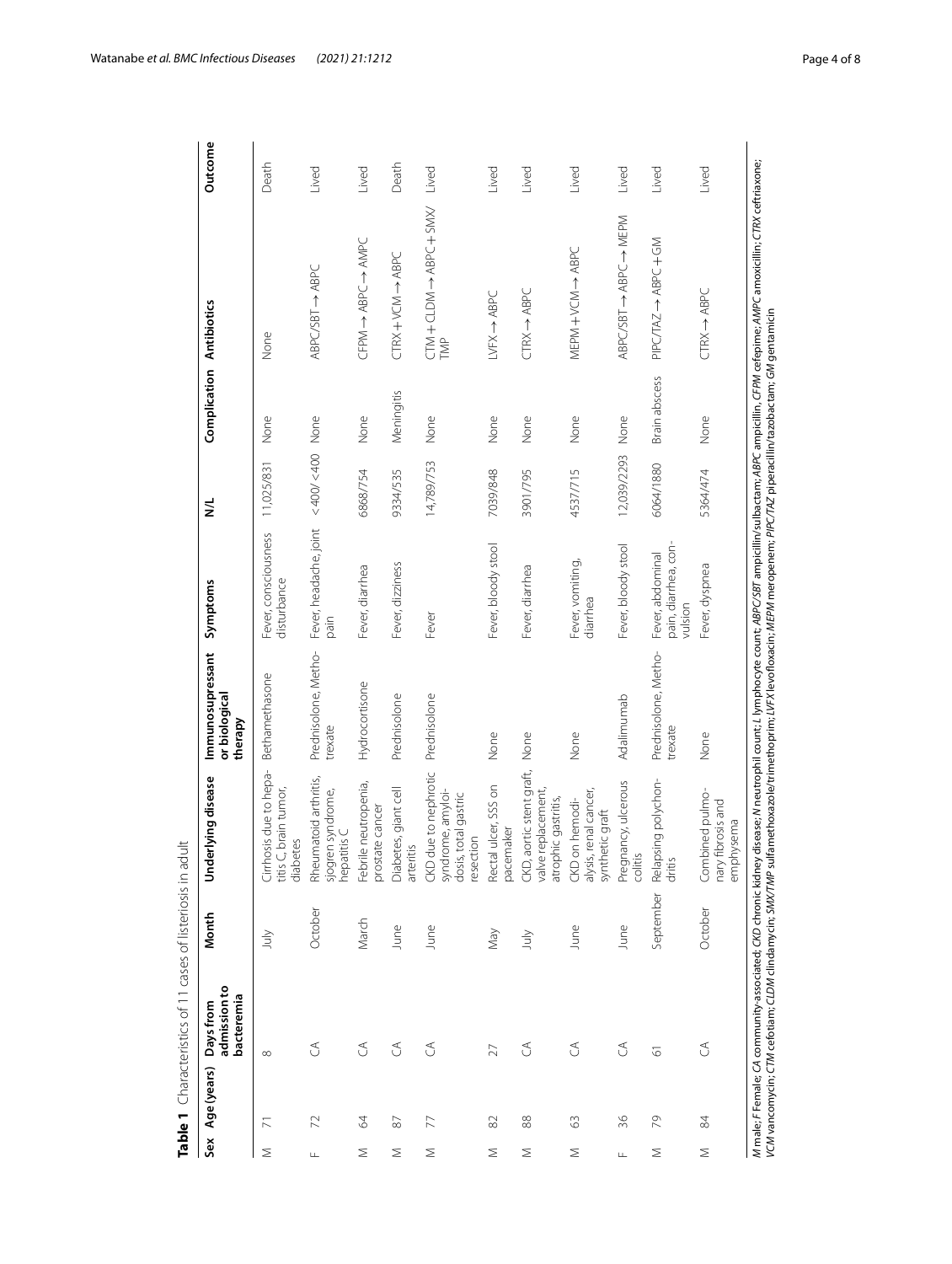

<span id="page-4-0"></span>the seasonality of foodborne listeriosis is unclear. More epidemiological investigation of listeriosis is needed.

The MONALISA study reported that the mean counts of total leucocytes and blood polymorphonuclear cells were respectively 10,920/μL and 8400/μL in patients with bacteremia caused by *L. monocytogenes* [[9\]](#page-6-4). However, no study of the ratio of neutrophils to lymphocytes in patients with listeriosis has been performed. Our cases of listeriosis showed a signifcant diference in this ratio and in the use of steroids relative to patients in the control group. Although steroid use increases neutrophil counts because neutrophil is released from the pool of mature neutrophils in the bone marrow [[26\]](#page-7-10), the ratio of neutrophils to lymphocytes in our listeriosis group was lower than that in the non-listeriosis group. This finding may assist in diagnosing listeriosis early.

A systematic review from researchers in China reported patients with non-perinatal listeriosis had a mortality rate of about  $23.8\%$  [\[27\]](#page-7-11). The 30-day mortality rate of their listeriosis group was similar to that of the non-listeriosis group in our study (18.3% vs. 19.2%). Moreover, one non-fatal case in our study developed a brain abscess, suggesting that clinicians should carefully monitor listeriosis in patients with certain risk factors.

There are some limitations to this study. First, this study included only 11 cases of listeriosis and this limited report, arising from a single center, may have been unable to detect signifcant risk factors of listeriosis. Because the data on listeriosis in Japan are limited, large-scale and multicenter studies should be conducted. Second, we could not comprehensively assess the presence or absence of meningitis in our study population because the analysis of cerebrospinal fuid was performed in only one case. However, the proportions of *L. monocytogenes* that were isolated from blood and cerebrospinal fuid in an outbreak report were 84% in blood and 5% cerebrospinal fuid; thus, there are likely few cases of undiagnosed meningitis in our study  $[7]$  $[7]$ . Third, the exclusion of the only neonatal patient from the case group means the results of this study cannot be extended to neonatal or pediatric patients. A future study focusing on the neonatal period is required. Fourth, the serotype or virulence factors of *L. monocytogenes*, such as internalin A and B, with the ability to invade human epithelial colorectal adenocarcinoma cells were not checked [[28\]](#page-7-12). Further investigation into gene transcription and invasiveness among *L. monocytogenes* is needed.

## **Conclusions**

The incidence of listeriosis in this study was similar to that in other Asian countries. Onset in the warm season, steroid use, and a lower ratio of neutrophils to lymphocytes were risk factors for listeriosis compared with non-listeriosis. Additionally, because the 30-day mortality rate was similarly high in both the listeriosis and nonlisteriosis groups, clinicians need to take prompt action to identify the ofending organism and establish a treatment plan.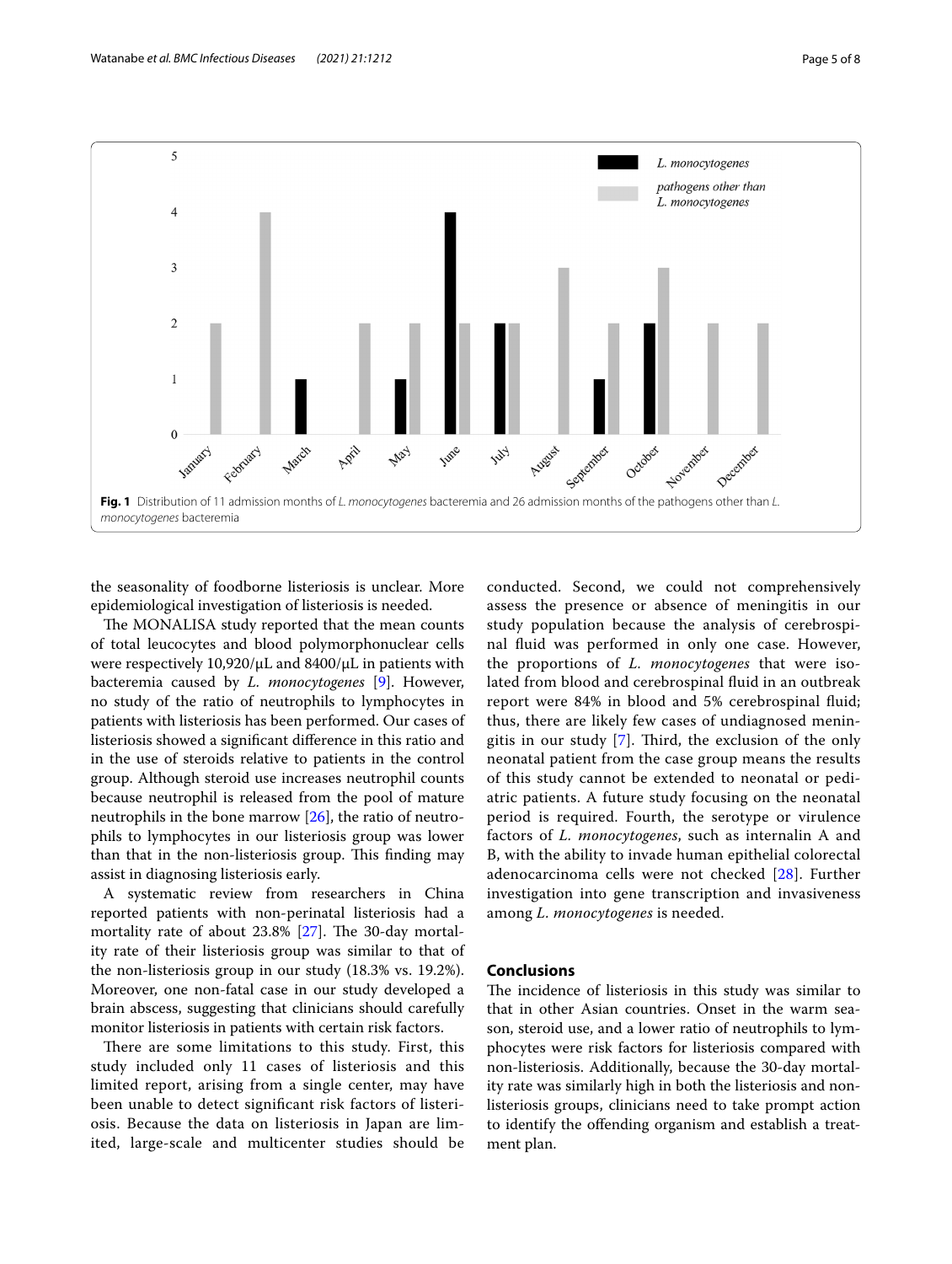# **Characteristics Cases (n**=**11) Controls (n**=**26) Odds Ratio (95% confdence interval) P value** Male 7 (63.6) 16 (61.5) 0.914 (0.212–3.939) 0.603 Female 10 (38.5) 10 (38.5) Age, ≥70 years and the set of the set of the set of the set of the set of the set of the set of the set of the set of the set of the set of the set of the set of the set of the set of the set of the set of the set of the Warm season 10 (90.9) 10 (90.9) 14 (53.8) 8.571 (0.954–77.008) 0.033 Underlying disease, n (%) Diabetes 2 (18.3) 7 (26.9) 0.603 (0.104–3.507) 0.454 CKD 3 (27.3) 7 (26.9) 1.018 (0.209–4.965) 0.639 Cirrhosis 1 (9.1) 0 (0.0) 0.297 Solid tumor 3 (27.3) 3 (11.5) 2.875 (0.479–17.239) 0.236 Hematogical malignancy 0 (0.0) 0 (0.0) 1 (3.8) 0.694 (0.559-0.862) 0.703 Organ transplant 0 (0.0) 0 (0.0) Autoimmune disease 3 (27.3) 3 (27.3) 3 (11.5) 3 (11.5) 2.875 (0.479–17.239 0.236 HIV 0 (0.0) 0 (0.0) Lung disease 1 (9.1) 5 (19.2) 0.420 (0.043–4.087) 0.41 Stroke 0 0.00 0.00 0.00 0.00 0.00 0.51 0.151 0.151 0.151 0.151 0.151 0.151 0.151 0.151 0.151 0.151 0.151 0.151 Active gastrointestinal disease  $4 \times (36.4)$   $3 \times (11.5)$   $4.381 \times (0.785 - 24.453)$  0.099 Coronary artery disease 4 (36.4) 12 (46.2) 0.667 (0.156–2.843) 0.429 Hypertension 4 (36.4) 15 (57.7) 0.419 (0.098–1.794) 0.235 Arrhythmia 4 (36.4) 5 (19.2) 2.4 (0.500–11.519) 0.241 Intravascular device 3 (27.3) 4 (15.4) 2.063 (0.376–11.309) 0.339 Chronic heart failure 2 (18.3) 7 (26.9) 0.603 (0.104–3.507) 0.454 Perinatal 2002/07/09 0.297 0.297 0.297 0.297 0.297 0.297 0.297 0.297 0.297 0.297 0.297 0.297 0.297 0.297 0.297 Medicine, n (%) Steroid 6 (54.5) 5 (19.2) 5.040 (1.085–23.419) 0.042  $2(18.3)$  0.083 Adalimumab 1 (9.1) 0 (0.0) 0.297 Acid inhibitor **10 (90.9)** 20 (76.9) 20 (76.9) 20 (76.9) 3.0 (0.317–28.434) 0.31 Oral iron 1 (9.1) 3 (11.5) 0.767 (0.071–8.299) 0.659 Symptoms, n (%) Fever 11 (100.0) 21 (80.8) 1.524 (1.186–1.958) 0.151 Diarrhea 4 (36.4) 2 (7.7) 6.857 (1.031–45.604) 0.051 Bloody stool 2 (18.3) 2 (7.7) 2.667 (0.325–21.872) 0.341 Central nervous system manifestation  $2(18.3)$  0.000 0.000 0.0033 Blood test, mean (Min–Max, SD) Neutrophil, /μL 7396 (399\*-14,789, 4108) 10,225 (2892–23,016, 5298) 0.146 Lymphocyte, /µL 1024 (399\*-2293, 595) 709 (99–1519, 394) 0.264 Neutrophil/Lymphocyte 9.46 (1–19, 5.662) 18.44 (5–56, 13.032) 0.015 Hb, g/dL 11.2 (8.5–14.2, 1.6) 11.6 (6.0–15.6, 2.4) 0.921 Platelet,  $\times 10^3/\mu L$ /μL 177.5 (32.0–429, 127.0) 169.8 (56.0–332.0, 85.6) 0.821 AST, U/L 32.0 (14–51, 14.526) 29.48 (16–49, 10.638) 30.618 ALT, U/L 20.10 (7–58, 13.870) 22.10 (7–58, 13.870) 22.10 (7–58, 13.870) LDH, U/L 326.45 (220–620, 119.277) 305.9 (159–764, 145.781) 0.347 CK, U/L 150.67 (19–514, 155.482) 70.56 (21–209, 52.415) 0.152 Na, mmol/L 135.82 (128–145, 5.231) 138.77 (131–150, 4.364) 0.096 CRP, mg/dL 8.735 (0.6–17.9, 5.64) 12.008 (0.3–31.5, 9.5385) 0.418 BS, mg/dL 154.9 (75–420, 116) 132.84 (65–193, 38.322) 0.353 Entry of causative microorganisms CRBSI 0 (0.0) 6 (23.1) 0.099

UTI  $0(0.0)$  6 (23.1) 0.099

# <span id="page-5-0"></span>**Table 2** Factors and outcomes associated with listeriosis and non-listeriosis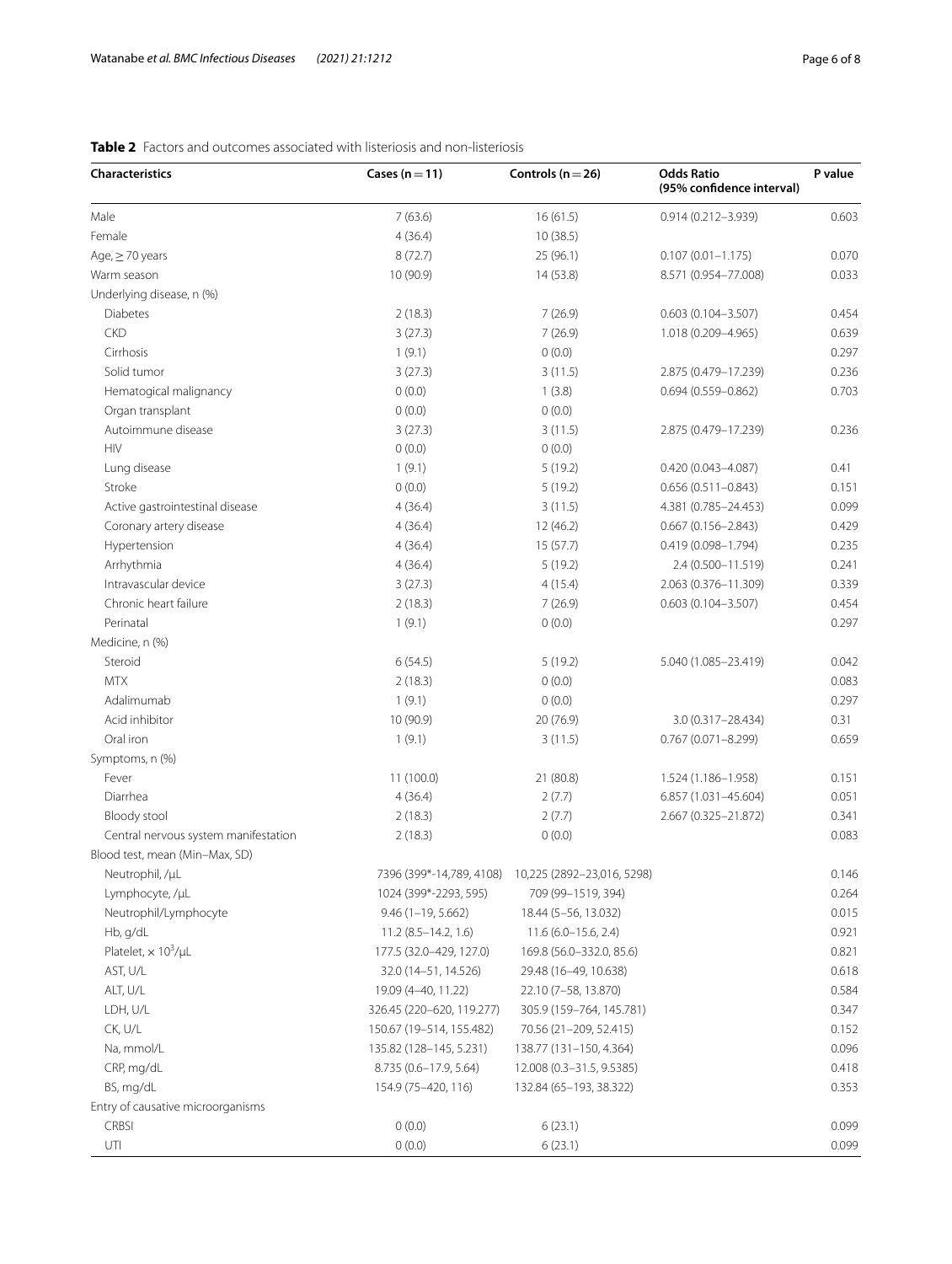## **Table 2** (continued)

| <b>Characteristics</b>                             | Cases $(n=11)$ | Controls ( $n = 26$ ) | <b>Odds Ratio</b><br>(95% confidence interval) | P value |
|----------------------------------------------------|----------------|-----------------------|------------------------------------------------|---------|
| ΙE                                                 | 0(0.0)         | 2(7.7)                |                                                | 0.488   |
| Cholecystitis                                      | 0(0.0)         | 1(3.8)                |                                                | 0.703   |
| lliopsoas muscle abscess                           | 0(0.0)         | 1(3.8)                |                                                | 0.703   |
| Pacemaker infection                                | 0(0.0)         | 1(3.8)                |                                                | 0.703   |
| <b>Unknown</b>                                     | 11(100.0)      | 9(34.6)               |                                                | < 0.001 |
| Admission to ICU                                   | 2(18.3)        | 5(19.2)               | $0.933(0.152 - 5.739)$                         | 0.661   |
| No administration of effective for empiric therapy | 6(54.5)        | 10(38.5)              |                                                | 0.16    |
| 30 day mortality, n (%)                            | 2(18.3)        | 5(19.2)               | $0.844(0.137 - 5.220)$                         | 0.619   |

*SD* standard deviation; *CKD* chronic kidney disease; *HIV* human immunodefciency virus; *MTX* methotrexate; *Hb* hemoglobin; *AST* aspartate aminotransferase; *ALT* alanine aminotransferase; *LDH* lactase dehydrogenase; *CK* creatinine kinase; *Na* sodium; *CRP* C-reactive protein, *BS* blood sugar; *CRBSI* catheter related blood stream infection; *UTI* urinary tract infection; *IE* infective endocarditis; *ICU* intensive care unit

#### **Acknowledgements**

Cambridge Proofreading Team provided assistance in preparing and editing the manuscript.

#### **Authors' contributions**

YW, IN and HW conceived and designed the study. YW and YM collected the data. YW analyzed the data and wrote the paper. All authors read and approved the fnal manuscript.

#### **Funding**

None.

#### **Availability of data and materials**

The datasets supporting the conclusions of the current study are available at the Tokyo Medical University Hospital. The data that support the fndings of this study are available on request to the correspondence author. (Itaru Nakamura, Email: task300@tokyo-med.ac.jp).

## **Declarations**

#### **Ethics approval and consent to participate**

This study was approved by the Tokyo Medical University institutional review board (approval no. T2020-0379). Written informed consent was obtained from all subjects for the publication of this report. A copy of the consent form is available for review upon request. All methods in this study were performed in accordance with the ethical standards of the institutional research committee and with the declaration of Helsinki.

#### **Consent for publication**

Not applicable.

#### **Competing interests**

The authors declare that they have no competing interests.

#### **Author details**

<sup>1</sup> Department of Infection Prevention and Control, Tokyo Medical University Hospital, 6-7-1 Nishishinjuku, Shinjuku-ku, Tokyo 160-0023, Japan. <sup>2</sup>Department of Microbiology Laboratory, Tokyo Medical University Hospital, Tokyo, Japan.

Received: 7 July 2021 Accepted: 29 November 2021<br>Published online: 05 December 2021

#### **References**

<span id="page-6-0"></span>1. Silk BJ, McCoy MH, Iwamoto M, Griffin PM. Foodborne listeriosis acquired in hospitals. Clin Infect Dis. 2014;59(4):532–40.

- 2. Russini V, Spaziante M, Zottola T, Fermani AG, Di Giampietro G, Blanco G, Fabietti P, Marrone R, Parisella R, Parrocchia S, et al. A nosocomial outbreak of invasive Listeriosis in an Italian Hospital: epidemiological and genomic features. Pathogens. 2021;10(5):591.
- <span id="page-6-1"></span>3. Schuchat A, Lizano C, Broome CV, Swaminathan B, Kim C, Winn K. Outbreak of neonatal listeriosis associated with mineral oil. Pediatr Infect Dis J. 1991;10(3):183–9.
- <span id="page-6-2"></span>4. Aureli P, Fiorucci GC, Caroli D, Marchiaro G, Novara O, Leone L, Salmaso S. An outbreak of febrile gastroenteritis associated with corn contaminated by *Listeria monocytogenes*. N Engl J Med. 2000;342(17):1236–41.
- 5. Cartwright EJ, Jackson KA, Johnson SD, Graves LM, Silk BJ, Mahon BE. Listeriosis outbreaks and associated food vehicles, United States, 1998–2008. Emerg Infect Dis. 2013;19(1):1–9.
- 6. Kvistholm Jensen A, Nielsen EM, Björkman JT, Jensen T, Müller L, Persson S, Bjerager G, Perge A, Krause TG, Kiil K, et al. Whole-genome sequencing used to investigate a nationwide outbreak of listeriosis caused by ready-to-eat delicatessen meat, Denmark, 2014. Clin Infect Dis. 2016;63(1):64–70.
- <span id="page-6-9"></span>7. McCollum JT, Cronquist AB, Silk BJ, Jackson KA, O'Connor KA, Cosgrove S, Gossack JP, Parachini SS, Jain NS, Ettestad P, et al. Multistate outbreak of listeriosis associated with cantaloupe. N Engl J Med. 2013;369(10):944–53.
- <span id="page-6-3"></span>8. McLauchlin J, Aird H, Amar C, Barker C, Dallman T, Lai S, Painset A, Willis C. An outbreak of human listeriosis associated with frozen sweet corn consumption: investigations in the UK. Int J Food Microbiol. 2021;338:108994.
- <span id="page-6-4"></span>9. Charlier C, Perrodeau É, Leclercq A, Cazenave B, Pilmis B, Henry B, Lopes A, Maury MM, Moura A, Goffinet F, et al. Clinical features and prognostic factors of listeriosis: the MONALISA national prospective cohort study. Lancet Infect Dis. 2017;17(5):510–9.
- 10. Dickstein Y, Oster Y, Shimon O, Nesher L, Yahav D, Wiener-Well Y, Cohen R, Ben-Ami R, Weinberger M, Rahav G, et al. Antibiotic treatment for invasive nonpregnancy-associated listeriosis and mortality: a retrospective cohort study. Eur J Clin Microbiol Infect Dis. 2019;38(12):2243–51.
- 11. Scallan E, Hoekstra RM, Angulo FJ, Tauxe RV, Widdowson MA, Roy SL, Jones JL, Griffin PM. Foodborne illness acquired in the United Statesmajor pathogens. Emerg Infect Dis. 2011;17(1):7–15.
- <span id="page-6-5"></span>12. Gilliss D, Cronquist AB, Cartter M, Tobin-D'Angelo M, Blythe D, Smith K, Lathrop S, Zansky S, Cieslak PR, Dunn J, Holt KG. Incidence and trends of infection with pathogens transmitted commonly through food foodborne diseases active surveillance network, 10 US sites, 1996–2012. MMWR Morb Mortal Wkly Rep. 2013;62(15):283–7.
- <span id="page-6-6"></span>13. European Food Safety Authority, European Centre for Disease Prevention and Control. The European Union One Health 2019 Zoonoses Report. Efsa J. 2021;19(2):e06406.
- <span id="page-6-7"></span>14. Li W, Bai L, Ma X, Zhang X, Li X, Yang X, Huang JY, Fanning S, Guo Y. Sentinel listeriosis surveillance in Selected Hospitals, China, 2013–2017. Emerg Infect Dis. 2019;25(12):2274–7.
- <span id="page-6-8"></span>15. Wang HL, Ghanem KG, Wang P, Yang S, Li TS. Listeriosis at a Tertiary Care Hospital in Beijing, China: high prevalence of nonclustered healthcareassociated cases among adult patients. Clin Infect Dis. 2013;56(5):666–76.